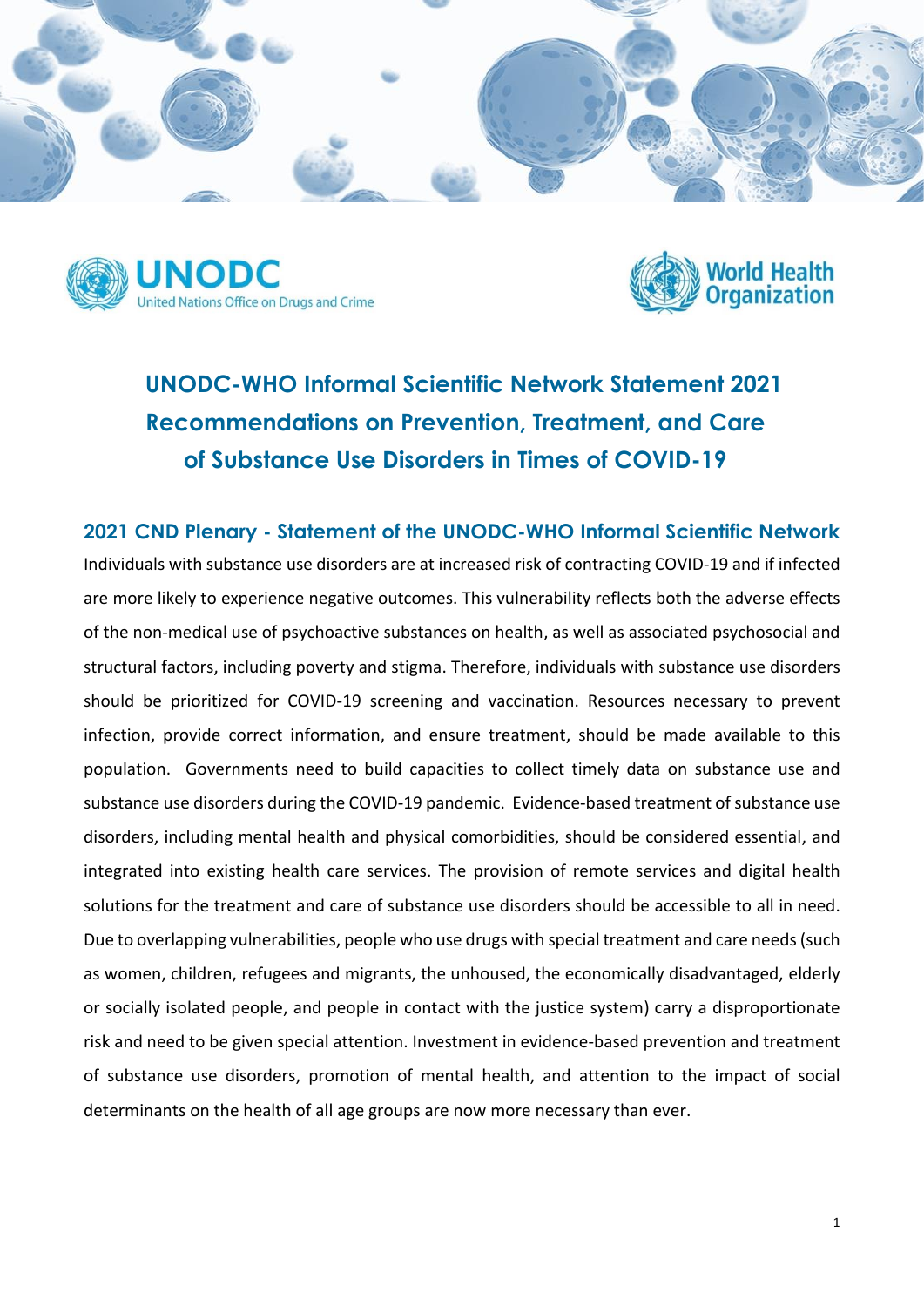





# **UNODC-WHO Informal Scientific Network Statement 2021 Recommendations on Prevention, Treatment, and Care of Substance Use Disorders in Times of COVID-19**

## **Full version of the UNODC-WHO Informal Scientific Network 2021 Statement**

#### **Introduction**

The COVID-19 pandemic and related social and economic restrictions has brought unprecedented challenges for individuals and society as a whole. It has negatively affected mental health and the well-being of populations including people using psychoactive substances or living with substance use disorders. COVID-19 and associated health and social consequences have put health systems under immense pressure and stretched some beyond capacity. At the same time, this pandemic has accelerated adoption of remote service provision and use of information and communication technologies in health services (including digital health solutions). Scientific research and access to timely data have helped, from the onset, in the monitoring and understanding of the pandemic, facilitating the discovery of solutions that mitigate its worst effects. This is illustrated by the development of effective vaccines with unprecedented speed. The scientific community, policymakers and practitioners will need to continue working together to ensure continued access to treatment and care services during the pandemic and beyond.

Substance use disorders should be considered a public health issue to be dealt with primarily in the framework of the health system. Individuals with substance use disorders are at increased risk of COVID-19 infection, and if infected are more likely to experience negative outcomes. Therefore, treatment and care for people with substance use disorders, as well as measures aimed at minimizing the adverse health and social consequences of substance use, should be considered essential services during the pandemic and be key elements of health care provision. This is in line with the [Sustainable Development Goals](https://sdgs.un.org/goals) and with the implementation of international drug policy commitments such as those made a[t UNGASS 2016.](https://www.unodc.org/documents/postungass2016/outcome/V1603301-E.pdf)

Due to the increased vulnerability of people with substance use disorders, treatment and care of substance use disorders should be an integral part of the overall COVID-19 response strategy, to help prevent infections and support those with COVID-19. Treatment of substance use disorders, including pharmacological treatment, should follow evidence-based practices, be tailored to the life course of individuals and provide the framework for a continuum of care in line with the [UNODC-WHO International Standards for the](https://www.unodc.org/documents/drug-prevention-and-treatment/UNODC-WHO_International_Standards_Treatment_Drug_Use_Disorders_April_2020.pdf)  Treatment of Drug Use Disorders (*[The UNODC-WHO International Standards](https://www.unodc.org/documents/drug-prevention-and-treatment/UNODC-WHO_International_Standards_Treatment_Drug_Use_Disorders_April_2020.pdf)*, 2020).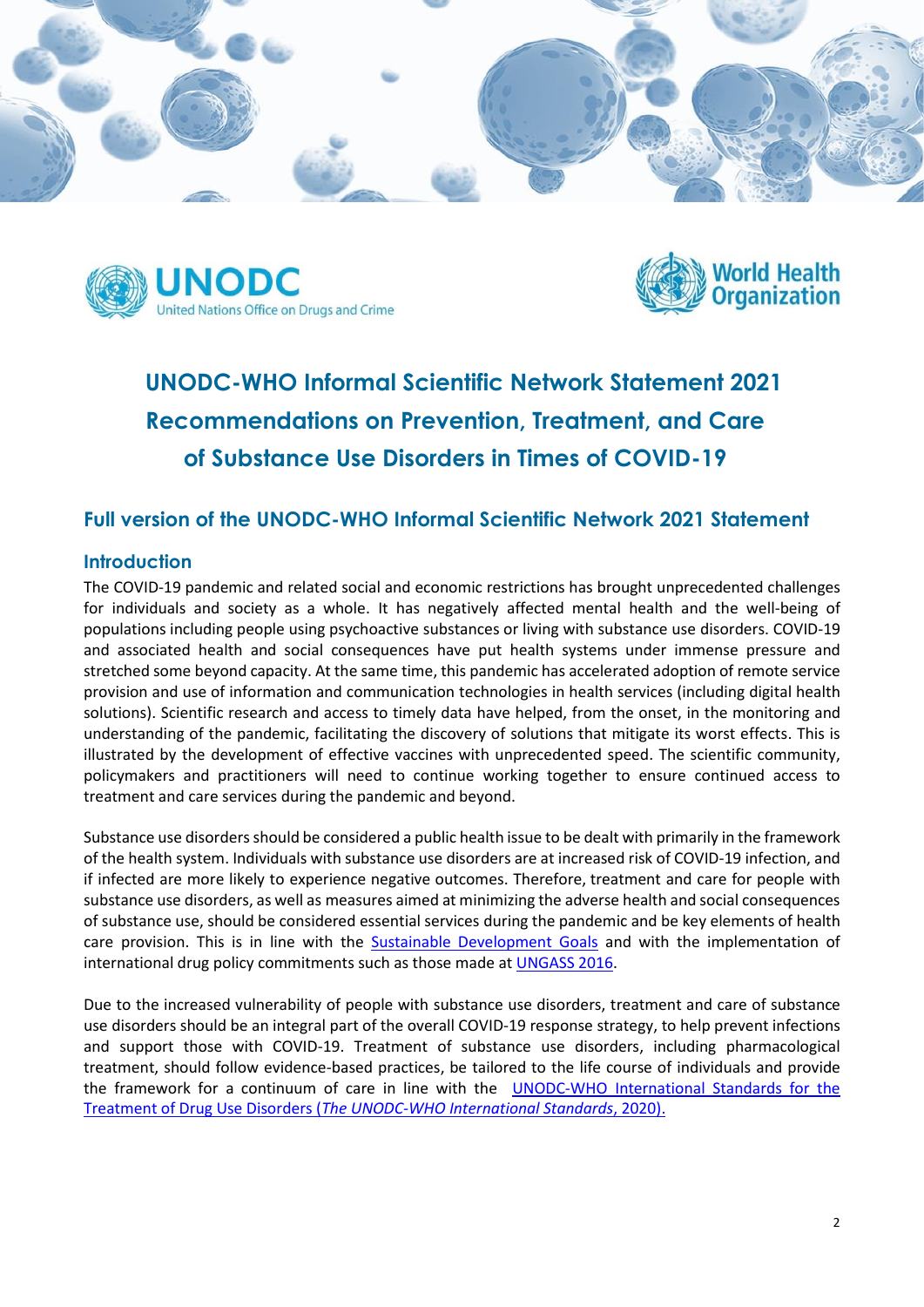

Additional considerations should be given to secure social services for people who use substances and with substance use disorders in this unprecedented crisis, with particular attention to subsets of the population who have additional vulnerabilities.

## **Recommendations**

The Informal Scientific Network makes the following recommendations for the consideration of the Commission on Narcotic Drugs and policymakers in other national and international fora:

- Support the **ongoing timely collection and analysis of data** to monitor the impact of COVID-19, including the role of policies and interventions targeting both demand and supply of psychoactive substances, as well as the impact of COVID-19 and the unintended consequences of "lockdowns" (large scale physical distancing measures and movement restrictions) on epidemiology of substance use and substance use disorders, and on treatment and care services provision.
- During the COVID-19 pandemic, ensure the **ongoing provision of evidence-based treatment of substance use disorders along an integrated continuum of care**, in line with the *[UNODC-WHO](https://www.unodc.org/documents/drug-prevention-and-treatment/UNODC-WHO_International_Standards_Treatment_Drug_Use_Disorders_April_2020.pdf) International [Standards](https://www.unodc.org/documents/drug-prevention-and-treatment/UNODC-WHO_International_Standards_Treatment_Drug_Use_Disorders_April_2020.pdf) (2020),* and with attention to other sources of evidence-based guidance for management of SUD during COVID-19 pandemic such as *IASC Operational [Considerations for](https://interagencystandingcommittee.org/system/files/2020-06/IASC%20Guidance%20on%20Operational%20considerations%20for%20Multisectoral%20MHPSS%20Programmes%20during%20the%20COVID-19%20Pandemic.pdf) Multisectoral Mental Health and Psychosocial Support Programmes [During the COVID-19](https://interagencystandingcommittee.org/system/files/2020-06/IASC%20Guidance%20on%20Operational%20considerations%20for%20Multisectoral%20MHPSS%20Programmes%20during%20the%20COVID-19%20Pandemic.pdf) pandemic*, *the [UNODC Suggestions about](https://www.unodc.org/documents/drug-prevention-and-treatment/UN-Covid19-infographic-200328-A4_1.pdf)  [Treatment, Care and Rehabilitation of People with Drug Use Disorder in the Context of the COVID-19](https://www.unodc.org/documents/drug-prevention-and-treatment/UN-Covid19-infographic-200328-A4_1.pdf)  [Pandemic,](https://www.unodc.org/documents/drug-prevention-and-treatment/UN-Covid19-infographic-200328-A4_1.pdf)* the *[IASC Guidelines for mental health and psychosocial support in emergency settings,](https://www.who.int/mental_health/emergencies/9781424334445/en/)* among others. A lot has been learnt since the onset of the pandemic on how to adapt and deliver such services in a safe way. This includes the provision of community outreach, peer support, health, and social services along with modified psychosocial and pharmacological treatment and resources to address overdose during the COVID-19 pandemic. Additional efforts are needed to ensure uninterrupted access to controlled substances for medical purposes, including for the treatment of substance use disorders, while preventing their diversion for non-medical purposes.
- Ensure the **meaningful inclusion of mental health and substance use disorder experts in COVID-19 task forces** and **promote training, multi-stakeholder, integrated approaches** to facilitate innovations in the health system by working together with the scientific community, the private sector, international organizations, and civil society organizations.
- **Increase resources, including an adequate workforce** to secure continued access to treatment and care services, including for those infected with COVID-19. In addition, train human resources to address COVID-19 challenges in substance use disorder treatment such as increased levels and severity of substance use with co-morbid mental health disorders.
- Develop policies that promote and evaluate the use of a variety of **information technologies, including mobile devices** to support digital health solutions for substance use screening, treatment, and recovery, while also developing solutions to address the existing digital divide. Informed consent, confidentiality, privacy, and safety also need to be guaranteed for remote/online service provision. Blended services, aiming at mutual optimization of face-to-face and online therapies, may have utility beyond the COVID-19 pandemic and contribute to increased access to services. There is a need to further develop community support services (e.g., voluntary/peer workers, health mediators, civil society organization and public institutions) including effective outreach to support populations in the most vulnerable circumstances in an effective and integrated way, and to address pandemic-related social isolation and its related increased risk of substance use, relapse, and overdose. It is important to evaluate, maintain and build upon effective innovations that emerged during COVID-19 for community support.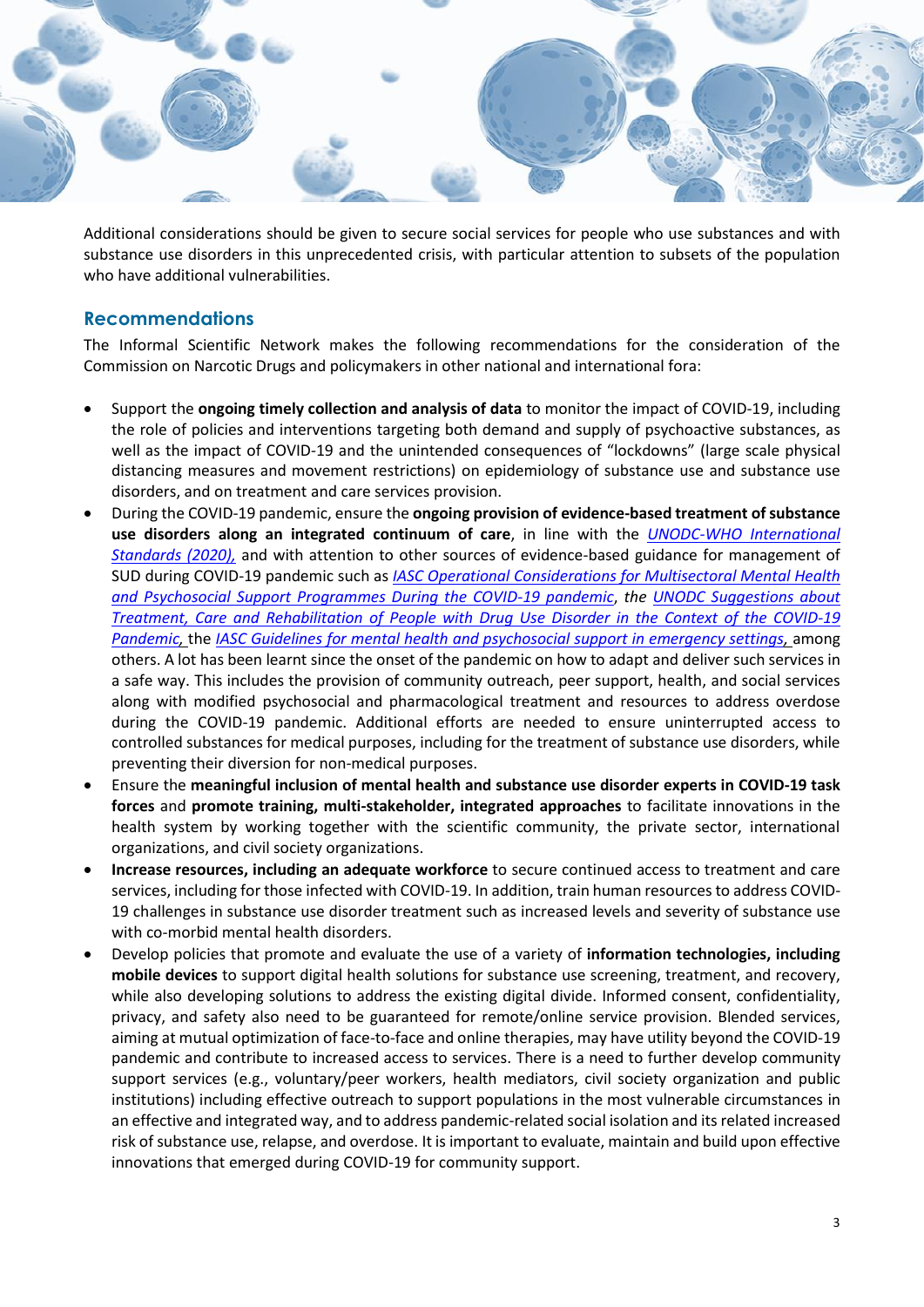

- Given, the scientific evidence on the increased risk profile of people with substance use disorders with regard to COVID-19, ensure that **COVID-19 screening options** are available for individuals with substance use disorders and substance use disorder treatment professionals, and include them as priority groups for national level **vaccination schemes**. Tailored and trusted information about vaccinations also needs to be provided.
- People who use substances and those with substance use disorders and their families should be provided with **information and means to protect themselves against COVID-19**. This should include easy access to social services and housing.
- Give special consideration to address communicable and non-communicable disorder prevention and treatment, including prevention of **mortality due to overdose, and co-morbid mental and physical health conditions**, even in times when resources and attention are primarily focused on COVID-19:
	- o Continue access to effective services for non-communicable diseases, HIV, HCV, endocarditis, tuberculosis, including access to injecting equipment programmes for people who inject drugs during the COVID-19 pandemic and beyond.
	- o Increase efforts to address co-morbid substance use disorders and other psychiatric conditions during and after the COVID-19 crisis. In line with its 2020 statement, the Informal Scientific Network recommends that mental health services are integrated with the provision of trauma-informed substance use disorder treatment services (and vice versa) along the continuum of care. Care should be informed by the life cycle and the available social support systems. COVID-19 related trauma, including due to loss of loved ones, requires a trauma-informed approach for screening, assessment, and treatment.
	- $\circ$  This requires building the capacity of health and social service professionals for early identification and referral to adequate health services and the strengthening of primary health care to better address chronic and comorbid conditions. Moreover, the development of policies that facilitate a multisectoral response to substance use disorders is essential.
- During the COVID-19 pandemic existing **socioeconomic disadvantages** have increased, creating additional challenges for people with substance use disorders. Recalling the Informal Scientific Network statement from 2019, we request decision makers to prioritize strategies and interventions that aim at minimizing such inequalities, including addressing the detrimental effects of unemployment and homelessness and the risks they pose to people who use substances in especially vulnerable circumstances. "Building back better" beyond the pandemic and taking into account the socioeconomic determinants of substance use disorders need to become a priority and can only be achieved with the meaningful involvement of communities, service providers, scientists, and policymakers. The Informal Scientific Network recommends that protective measures are put in place to prevent corruption and economic crime, in line with the *[UNODC Strategy 2021](https://www.unodc.org/documents/commissions/CND/CND_Sessions/CND_63Reconvened/ECN72020_CRP22_ECN152020_CRP3_V2007057.pdf) – 2025* as well as principles and ideas set forth in the *UN Common Position to Address Global Corruption: Towards UNGASS 2021 and guided by the [Declaration adopted by UNGASS](https://ungass2021.unodc.org/ungass2021/index.html)  [2021](https://ungass2021.unodc.org/ungass2021/index.html)*, to ensure sufficient resources for health care.
- **Stigma and discrimination** are among the biggest challenges for people with substance use disorders, and they have been exacerbated during the COVID-19 pandemic. Policymakers should develop strategies to ensure that during this crisis and beyond, substance use disorders are treated like any other chronic medical condition and people with substance use disorders are not left behind. There should be policies and oversight to ensure that stigma does not interfere with accessing COVID-19 screening, COVID-19 vaccines, personal protective equipment, nor COVID-19 treatment. In addition, **populations in especially vulnerable circumstances with special needs** (such as women, children, victims of violence, ethnic minorities and indigenous populations, refugees and migrants, the unhoused, the economically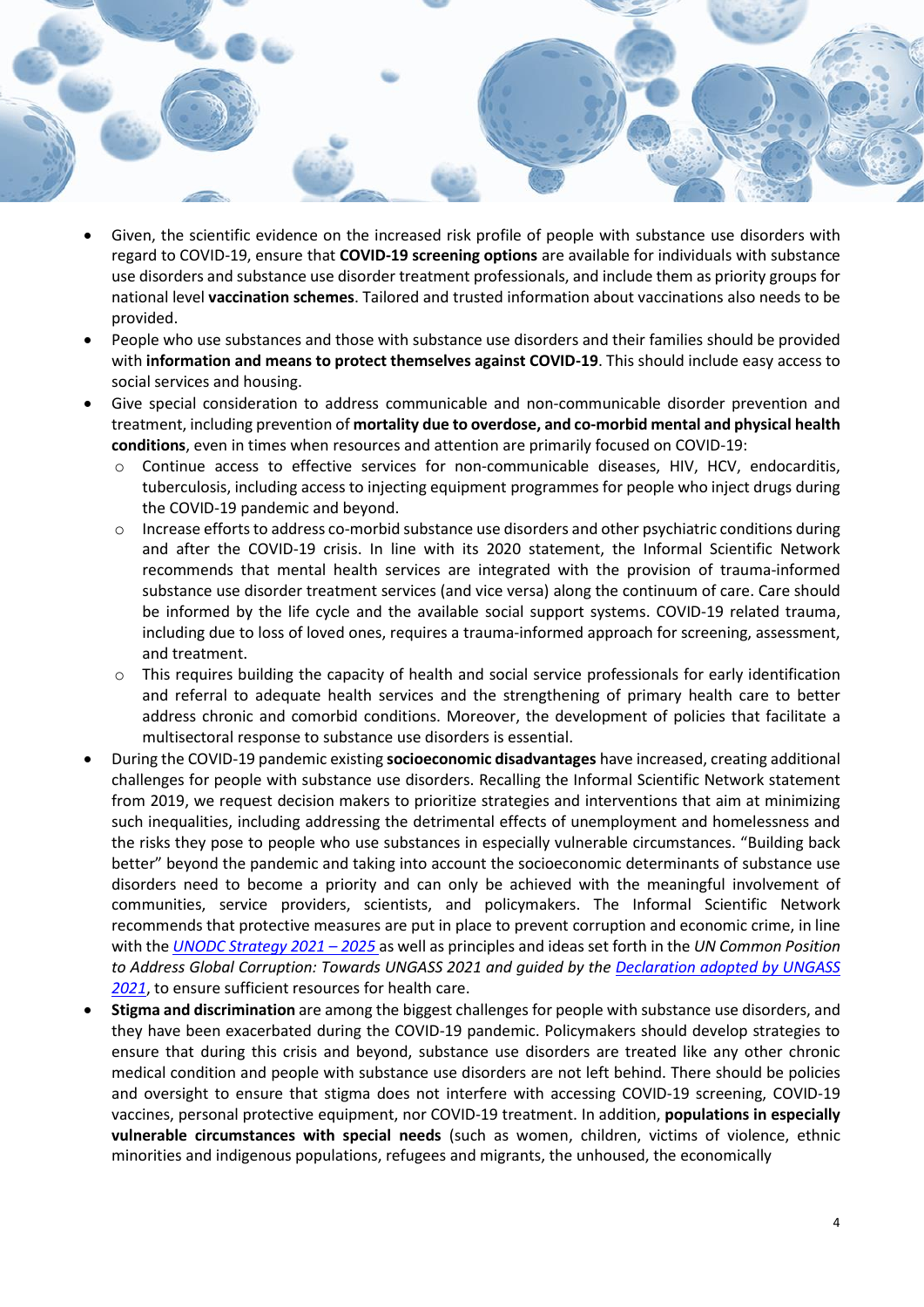

disadvantaged, elderly, or socially isolated people as well as people in contact with the justice system) should be provided adequate services in accordance with local resources and in light of the COVID-19 pandemic. These groups may require additional attention in treatment and care, given overlapping vulnerabilities and struggles and stigma they may face:

- $\circ$  The Informal Scientific Network highlights the needs of women and pregnant women with substance use disorders and recommends development and implementation of policies that ensure their rights and safety as well as the rights and safety of their children during the COVID-19 pandemic and beyond.
- $\circ$  Age-specific prevention and treatment of substance use interventions are required that address the impact of COVID-19 across the lifespan, especially for minors who are very much victims of the "silent mental health epidemic" and elderly patients, who face higher risk from COVID-19.
- o Considering the vulnerable circumstances of displaced and conflict-affected populations, we recommend dedicating resources for substance use disorder screening and substance use services for these groups.
- All efforts should be made to reduce the burden of stigma and prevent discrimination directed at **people with mental health and substance use disorders in contact with the criminal justice system**. The Informal Scientific Network, especially now and in view of the increased risk for COVID-19 in closed settings, joins the global calls for an increased consideration of alternatives to conviction or punishment in line with the [United Nations Standard Minimum Rules for](https://www.unodc.org/pdf/criminal_justice/UN_Standard_Minimum_Rules_for_Non-custodial_Measures_Tokyo_Rules.pdf) Non-custodial Measures (the Tokyo Rules), [the United](https://www.unodc.org/documents/justice-and-prison-reform/Bangkok_Rules_ENG_22032015.pdf)  [Nations Rules for the Treatment of Women Prisoners and Non-custodial Measures for Women Offenders](https://www.unodc.org/documents/justice-and-prison-reform/Bangkok_Rules_ENG_22032015.pdf)  [with their Commentary \(the Bangkok Rules\),](https://www.unodc.org/documents/justice-and-prison-reform/Bangkok_Rules_ENG_22032015.pdf) an[d the International Drug Control Conventions.](https://www.unodc.org/unodc/en/commissions/CND/conventions.html) Incarcerated people with substance use disorders should have access to COVID-19 testing, treatment, and vaccination in line with the principle of equity enshrined in the [United Nations Standard](https://www.unodc.org/documents/justice-and-prison-reform/Nelson_Mandela_Rules-E-ebook.pdf) Minimum Rules for the [Treatment of Prisoners \(the Nelson Mandela Rules\).](https://www.unodc.org/documents/justice-and-prison-reform/Nelson_Mandela_Rules-E-ebook.pdf) There should be a continuity of care including access to health and social services when people are released from prisons to mitigate COVID-19 transmission risks and reduce the risks of relapse and overdose. The Informal Scientific Network asks that people with substance use disorders in prison settings should be considered for compassionate prison release schemes as seen during COVID-19.
- The Informal Scientific Network recommends **strengthening research** on the impact of COVID-19 on mental health and substance use, and barriers to treatment during and post the pandemic. To that end, the Informal Scientific Network recommends ongoing **monitoring and evaluation of policies** that affect people who use substances and with substance use disorders, including COVID-19 related policies.
- Investments in **evidence-based prevention** for all age groups (especially children, teenagers, and young adults), including support to parents, carers and families, are now more necessary than ever. Insecurity and school lockdown impact the cognitive emotional development of children, risk factors for earlier initiation and substance use in later life. The Informal Scientific Network would like to express its commitment to the implementation of the [International Standards on Drug Use Prevention \(Second](https://www.unodc.org/unodc/en/prevention/prevention-standards.html)  [Updated Edition\),](https://www.unodc.org/unodc/en/prevention/prevention-standards.html) developed by UNODC and WHO, and the INSPIRE initiative. The Internet offers new opportunities to deliver prevention interventions, while keeping in mind that most existing evidencebased prevention programs and interventions still need to be adapted for online use.